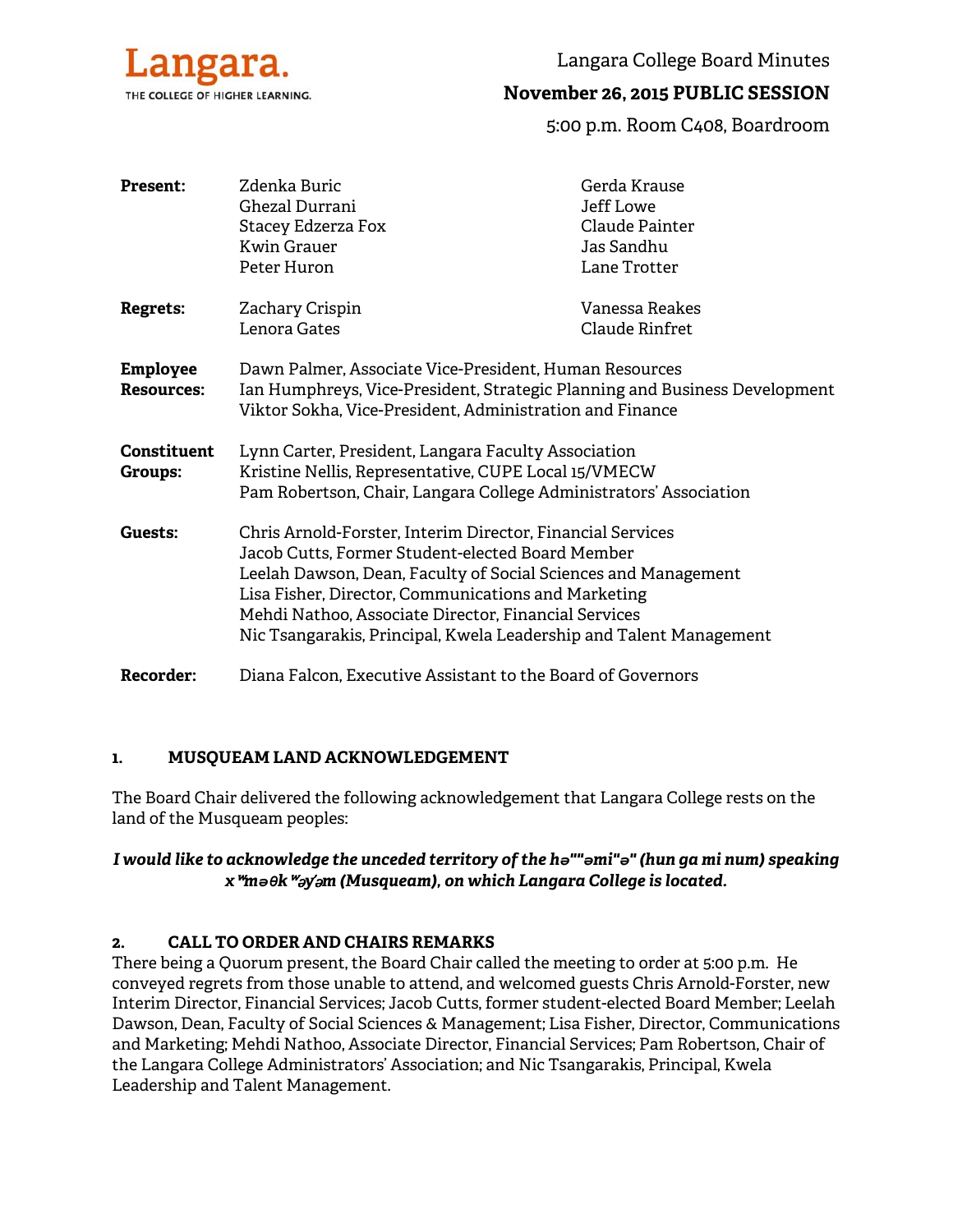## **3. PRESENTATION – JACOB CUTS**

Kwin Grauer introduced Jacob Cutts, former Student-elected Board Member who made a presentation on his recent experience this past summer in Uganda. Travelling with 11 other students from various Universities across Canada, he visited Kampala, Uganda where he worked with the Religious Leaders Program at Global Rights Alert-NGO. In his spare time he went river rafting on the Nile, on a Safari, and visited the National Genocide Memorial and a church crypt in Kigali, Rwanda. In response to a question, he indicated that there is a growing middle class but still a lot of poverty. He also indicated that there is a much more visible security presence than what he is used to but overall the threat of terrorism was quite low.

## **4. PRESENTATION TO DEPARTING BOARD MEMBERS**

K. Grauer made a presentation to departing Board Member Jacob Cutts, thanked him for his service to the Board and presented him with a token of appreciation.

K. Grauer advised that Anthem Postnikoff has also completed her term on the Board but was not able to attend. He conveyed her thanks to the Board for the opportunity to have served as a student-elected Board Member.

## **5. INTRODUCTION OF NEW BOARD MEMBERS – ZACHARY CRISPIN AND GHEZAL DURRANI**

K. Grauer welcomed new student-elected Board Member Ghezal Durrani who introduced herself and offered insights into her interest in serving on the Board. He advised that studentelected Board Member Zachary Crispin was not able to attend the Board meeting but will attend in January 2016.

## **6. APPROVAL OF AGENDA/CONSENT AGENDA**

It was moved by C. Painter, seconded by J. Lowe and unanimously resolved:

### **THAT, the Langara College Board approve the agenda and approve/acknowledge the following items and motion on the consent agenda:**

- 6.1 Minutes of the Public Meeting held September 24, 2015 Approved
- 6.2 Chair's Written Report Acknowledged
- 6.3 President's Written Report Acknowledged
- 6.4 Board Coordinating Committee Acknowledged - Minutes of Meeting held October 28, 2015
- 6.5 Submission to the Selection Standing Committee on Finance and Government Services - Acknowledged
- 6.6 Board Calendar 2015-2016 Acknowledged

## **7. CHAIR'S VERBAL REPORT**

The Board Chair highlighted events that he had attended over the past few months including the Alumni Awards Luncheon on October 29<sup>th</sup> and Studio 58's production of Romeo and Juliet.

# **8. PRESIDENT'S VERBAL REPORT**

L. Trotter provided a verbal report on the following:

- An articulation agreement was signed on September  $25<sup>th</sup>$  to formalize the Langara College -UBC Aboriginal Transfer partnership for First Nations, Metis and Inuit students to transfer from Langara to complete a degree within four faculties at UBC.
- BC School Trustees Association (BCSTA) and BC Ministry of Education jointly hosted a meeting on October 21, 2015 to discuss the implementation issues for the new BC K-12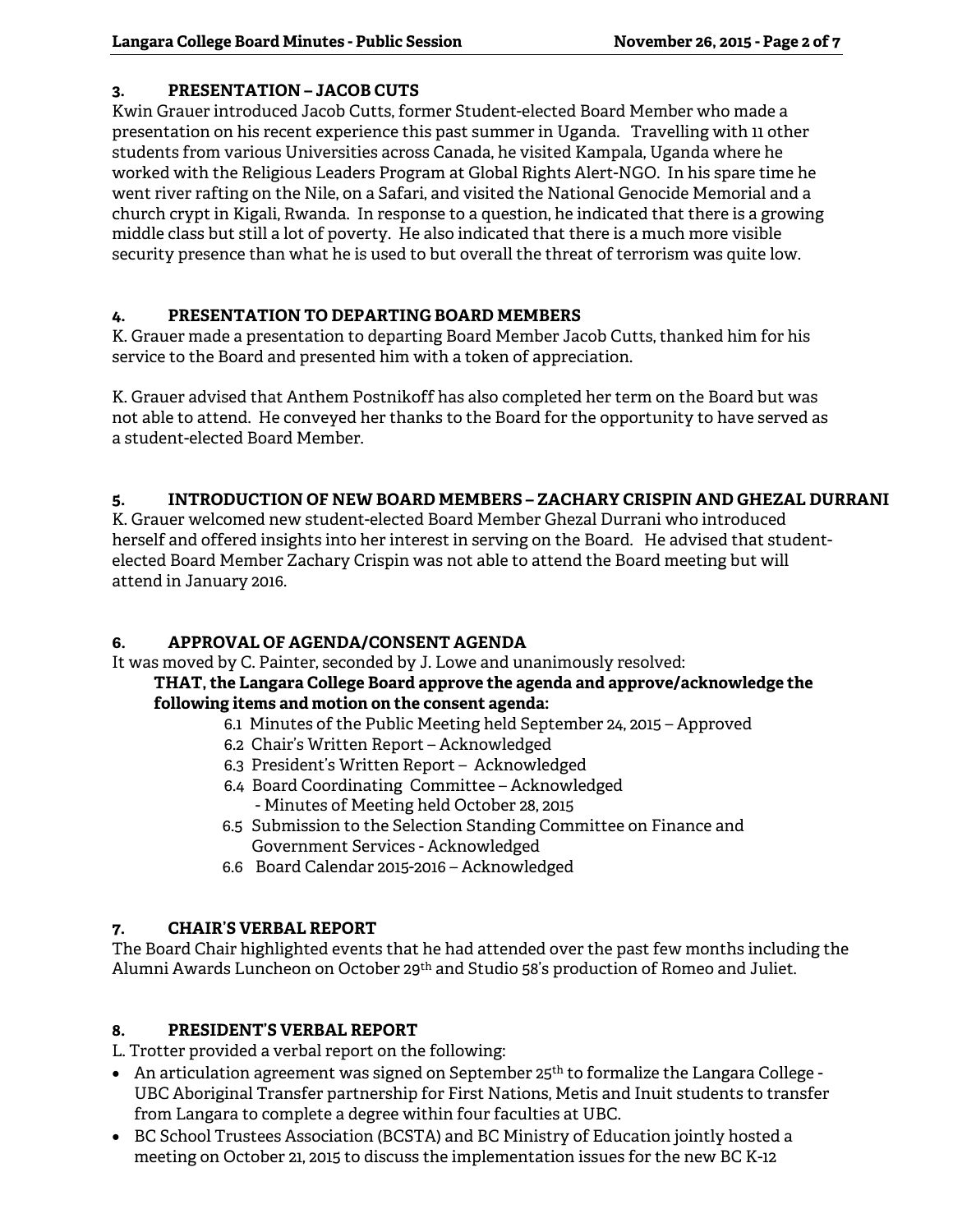curriculum, grading structure and graduation framework. L. Trotter was asked to facilitate the meeting as a neutral person with awareness of the K-12 system, government and postsecondary education.

- In April 2015 Langara signed a partnership agreement for the Maple Leaf Education Systems Scholarships of \$50,000 that was co-funded by the BC Government and Langara College. On November 10, 2015, ten entrance scholarships of \$2,500 were awarded to Maple Leaf graduates enrolled at Langara College. These students will receive the rest of the scholarship award for \$2,500 in the Spring term.
- On November 17, 2015, L. Trotter and A. Patel travelled to China to visit Langara's two top recruitment agencies in Beijing and to attend Maple Leaf Educational Systems 11<sup>th</sup> annual recruitment fair in Dalian. While at the fair, Maple Leaf Educational Systems bestowed their highest internal award to Langara College, the Medal of Excellence and Honor for the College's commitment to quality education and support for international students. L. Trotter accepted the award on behalf of the College and noted that the Award reflects the hard work and dedication of many people in the International Education and Registrar and Enrolment Services departments.

## **9. COMMITTEE REPORTS, RECOMMENDATIONS AND APPROVALS**

#### **9.1 Strategic Plan 2016 – 2020**

I. Humphreys distributed at the table a draft sample of the Strategic Plan 2016-2020 so Board Members could visualize what the final Plan would look like. He provided the background on the development of the Strategic Plan from its inception in October 2014 to the final stages in October 2015. He highlighted the differences between this Plan and the 2009 Plan noting that the Strategic Plan is a living document and will change as objectives are achieved through the lifespan of the document. He highlighted the communications strategy to roll out the plan to the community to make them aware of the College's objectives. A Toolkit is being developed that will show people how they can incorporate the Plan into everyday activities in the College. In response to Board Members questions, I. Humphreys advised that ideas for the Toolkit can be forwarded to him or L. Fisher; that the College will use all manner of communication through the website for ongoing communication; and, that we are working on a transparent approach in all elements of the process so people know how to bring ideas forward. He thanked N. Tsangarakis for his expert facilitation, direction and persistence in working with the Board, the Senior Leadership Team, on-line surveys, focus groups and open forums to develop the document presented to the Board at this meeting. He also thanked L. Fisher who was instrumental in the development of the written document.

It was moved by C. Painter, seconded by J. Lowe

### **THAT, the Langara College Board approve the 2016-2020 Strategic Plan as presented.**

**Carried Unanimously.** 

### **9.2 Audit and Finance Committee**

### **a) Minutes of Meeting held November 12, 2015**

K. Grauer, Chair of the Audit and Finance Committee brought forward the business arising from the minutes of the meeting held November 12, 2015, attached to the agenda and noted the following recommendations for approval:

### **b) Bylaw 204 – Fees and Charges for Instruction**

Increase to domestic tuition fees was presented and it was noted that the Ministry has advised that 2% is the value to be used for 2016/17 planning purposes.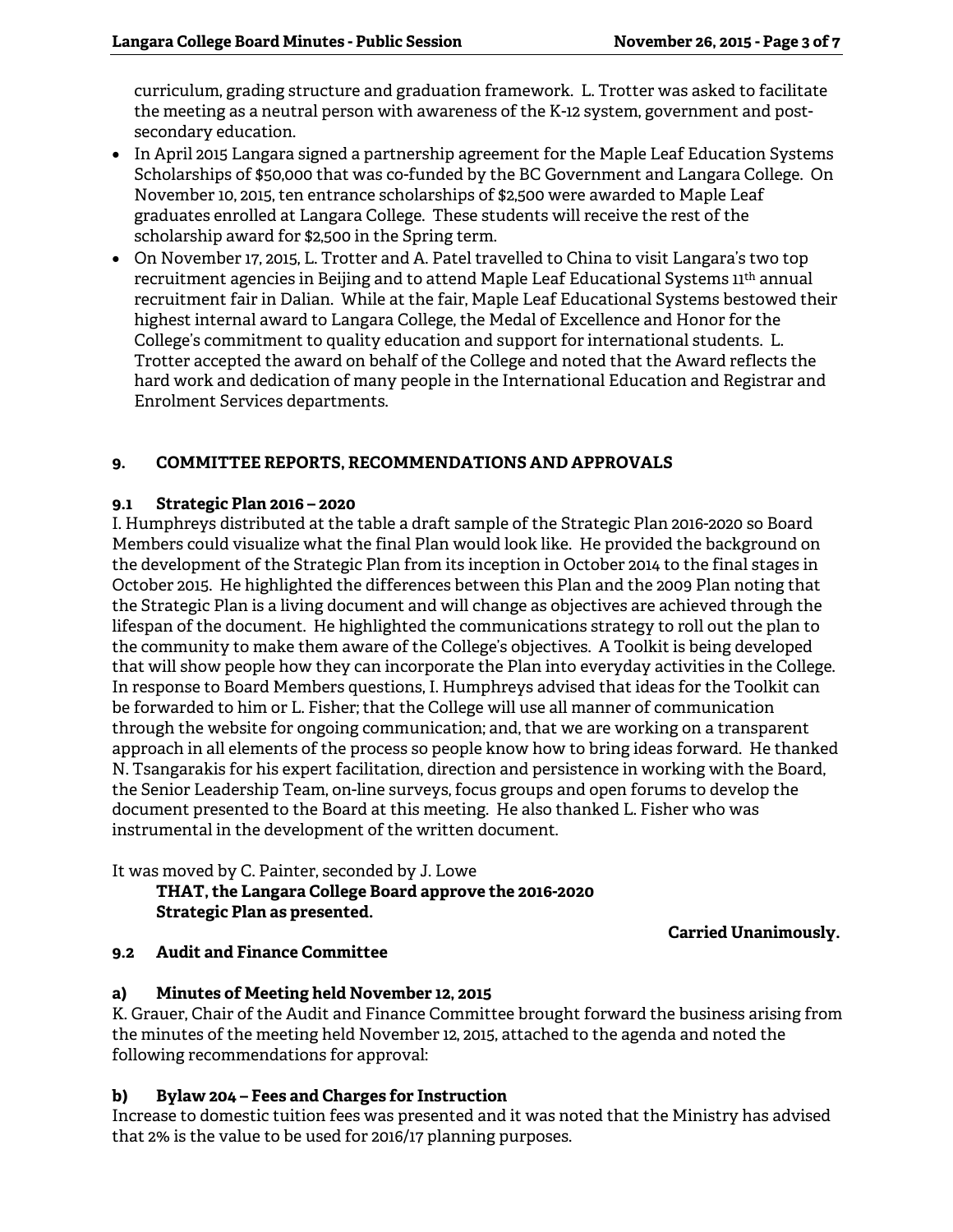It was moved by J. Sandhu, seconded by J. Lowe

 **THAT, domestic tuition fees for University Transfer, Career/Technical and Vocational be increased to \$93.69 per credit, and upper division fees be increased to \$121.84 per credit, effective May 1, 2016; and** 

### **THAT, Bylaw 204 – Fees and Charges for Instruction be amended accordingly.**

**Carried.** 

[It was noted that L. Fisher left the meeting at 5:50 p.m.]

## **c) Excluded Compensation Philosophy**

D. Palmer highlighted the Excluded Compensation Philosophy attached to the agenda which addresses excluded compensation and brings accountability to compensation practices across the public sector. She advised of the requirement from the Ministry to develop a new compensation philosophy that includes the Ministry's four guiding principles. The document attached to the agenda satisfies this requirement and is being presented to the Board for approval.

It was moved by S. Edzerza Fox, seconded by Z. Buric

### **THAT, the Total Compensation Philosophy for Excluded Management and Administration Staff by approved as presented.**

**Carried Unanimously.** 

## **9.3 Governance and Nominating Committee**

## **a) Minutes of Meeting held November 13, 2015**

S. Edzerza Fox, Chair of the Governance and Nominating Committee (GNC) brought forward the business arising from the minutes of the meeting held November 13, 2015, attached to the agenda and noted the following information item and recommendations for approval:

S. Edzerza Fox advised that C. Rinfret was appointed by the Board Resourcing and Development Office to the Langara College Board effective October 30, 2015, for a term ending December 31, 2016. She advised that it has been challenging to fill the gaps in our skills and competencies and is pleased that the BRDO considered our recommendation and made the appointment. The appointment fills a huge gap in our finance skills as Mr. Rinfret is a recently retired Partner at Deloitte.

## **b) Work Plan**

The Work Plan of the Governance and Nominating Committee was attached to the agenda for information.

### **c) Board Assessment Tool and Board Member Self-Assessment Tool**

S. Edzerza Fox highlighted the Board Assessment Tool and the Board Member Self-Assessment Tool attached to the agenda. She advised that the tools were developed by the GNC during sessions facilitated by N. Tsangarakis.

N. Tsangarakis, Principal, Kwela Leadership and Talent Management highlighted the sample evaluation of the Board Assessment Tool distributed at the table so the Board could see how the evaluation tool would be used and how the results would be presented. He advised that the purpose of the tool was to identify the Board's strengths and weaknesses and any rating greater than -1.5 should be flagged for discussion. He advised that the tool allows for transparent accountability of the Board and identifies perceptions of the Board as a whole. Discussion ensued and Board Members questions were answered.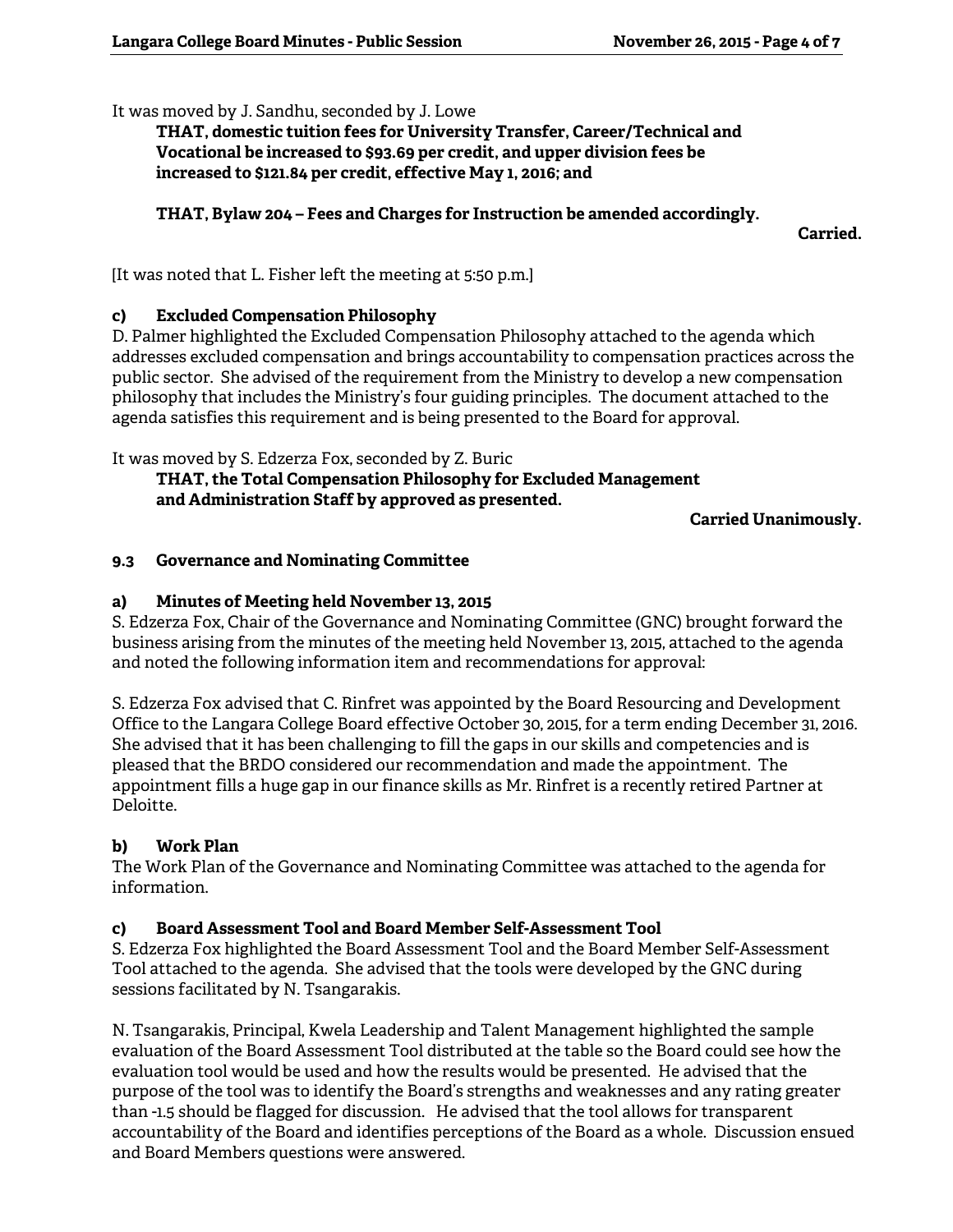It was moved by S. Edzerza Fox, seconded by J. Lowe

**THAT, the Board Assessment Tool and the Board Member Self-Assessment Tool be approved as presented as the new evaluation instruments; and** 

**THAT, the new Board Assessment Tool also be distributed to the broader college community who attend at least two Board meetings a year; and** 

**THAT, the new Board Assessment Tool and the Board Member Self-Assessment Tool be distributed in January of each year and the results reviewed in March of each year; and** 

**THAT, per Policy #400 additional work be done to develop a questionnaire for the broader college community that would be distributed biennially starting in 2017; and** 

**THAT, the Board Assessment Tool be expanded to include Committees and Committee Chairs for the next survey in 2017.** 

**Carried Unanimously.** 

[It was noted that N. Tsangarakis left the meeting at 6:20 p,m.]

#### **d) Review of Board Manual**

S. Edzerza Fox highlighted the proposal attached to the agenda to review the College's Board Manual to bring it into compliance with provincial legislation, make it user-friendly, and easier to update. She advised that K. Szeto from the Szeto Law Corporation would work in collaboration with the Governance and Nominating Committee to deliver a comprehensive and consistent Manual that will serve as an effective tool for Board Members to make informed decisions. She noted that the review will be done in a three-phase process with progress evaluations completed by the Governance and Nominating at the end of each phase before starting the next. Discussion ensued and Board members questions were answered. There was agreement that the Policy Manual urgently needed to be updated.

It was moved by S. Edzerza Fox, seconded by J. Lowe

**THAT, the Board authorize the Governance and Nominating Committee to move forward with Phase 1 of the proposal.** 

#### **Carried Unanimously.**

#### **e) Roles, Responsibilities and Mandate of Board Members and the Board**

S. Edzerza Fox highlighted the document attached to the agenda which outlines the Roles, Responsibilities and Mandate of Board Members and the Board. She noted that the document was developed in conjunction with the Board Assessment Tool at the GNC Retreat held June 19, 2015 and presented to the Board at the Retreat held on October 23, 2015 and no changes were made. She advised that once approved the document will be incorporated into the Board Manual.

It was moved by S. Edzerza Fox, seconded by P. Huron

**THAT, the Roles, Responsibilities and Mandate of Board Members and the Board be approved as presented.** 

**Carried Unanimously.**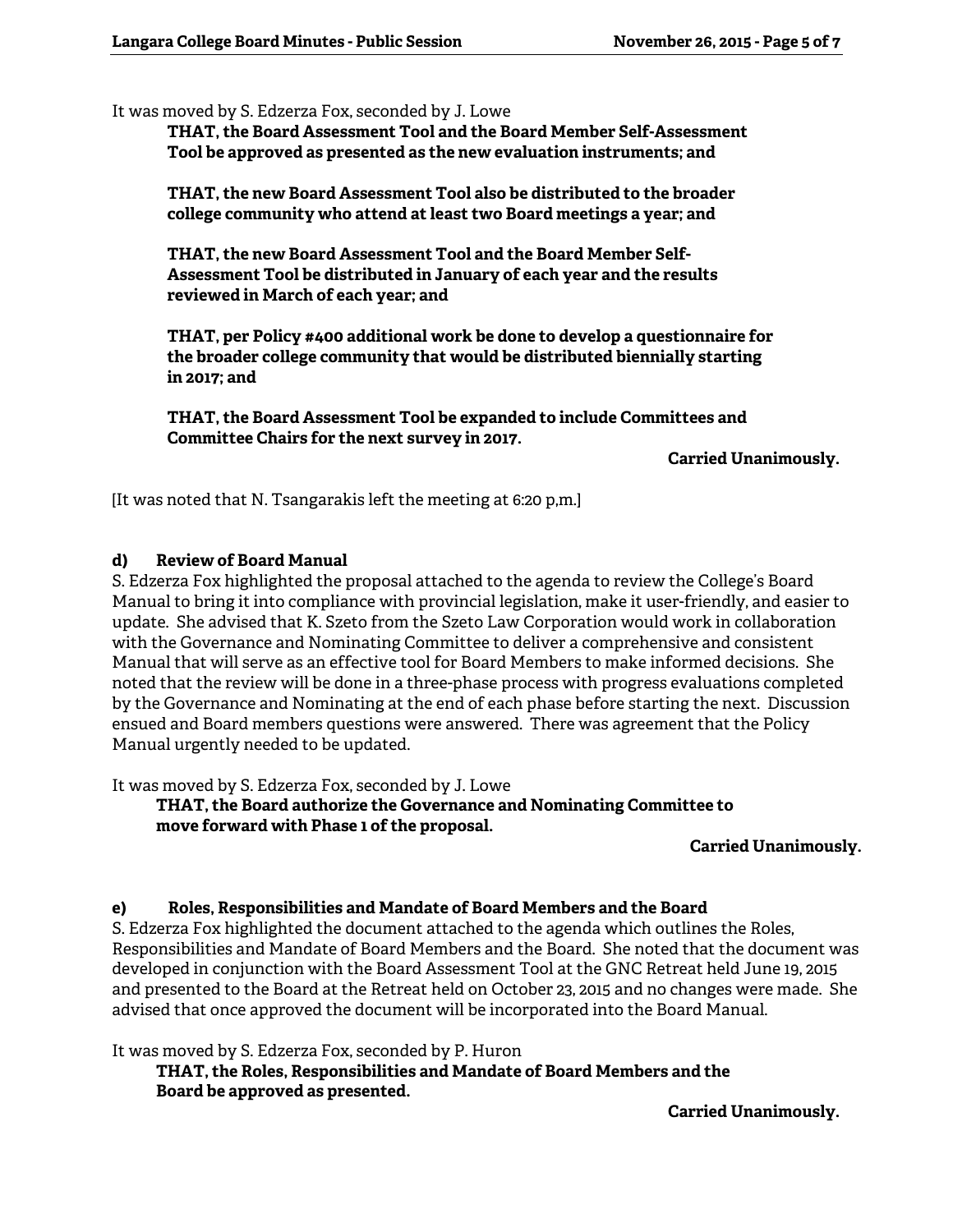## **f) AGB Conference – April 17-19, 2016, Washington, DC**

S. Edzerza Fox highlighted the agenda from the AGB Conference to be held near Washington, DC from April 17-19, 2016. She advised that she and Kwin Grauer would be attending and that there was room for one more Board Member to attend. She asked Board Members to review the agenda and send their expressions of interest to the EA to the Board of Governors for consideration by the GNC.

She also advised that the CICan Conference will be held in Quebec City, Quebec from May 29-31 and advised that C. Painter has expressed an interest in attending. Any other Board Members interested in attending should advise the EA to the Board.

## **10. FOR INFORMATION/DISCUSSION**

### **10.1 Second Quarter Financial Summary to September 30, 2015**

V. Sokha highlighted his memo attached to the agenda which provided a financial update for the Second Quarter ended September, 2015.

### **10.2 Semi-annual Investment Summary to September 30, 2015**

V. Sokha highlighted his memo attached to the agenda that provided an update to semi-annual investment activity to September 30, 2015. He advised that investment revenue has decreased as it is being converted to cash for the new Science and Technology Building. He advised that all endowment revenue has been transferred to the Langara College Foundation.

### **10.3 2016/17 Board Meeting Dates**

The dates of the Board meetings to be held in 2016/17 were attached to the agenda for information. Board Members were asked to insert the dates into their calendars.

### **11 EDUCATION COUNCIL REPORTS**

The Board Chair reminded Board Members of Section 23 of the BC College and Institute Act that requires Education Council to advise the board on the development of educational policy.

### **11.1 Report of the Meetings held on September 22, 2015**

The Education Council Chair elaborated upon the summary report of the meeting held on September 22, 2015 attached to the agenda for information.

### **11.2 Report of the Meeting held on October 20, 2015**

The Education Council Chair elaborated upon the summary report of the meeting held on October 20, 2015 attached to the agenda for information.

It was moved by Z. Buric, seconded by C. Painter

### **THAT, the Education Council Summary Reports for the meetings held on September 22 and October 20, 2015 be received for information.**

**Carried Unanimously.** 

#### **12. BOARD MEMBERS' REPORT**

There was no report.